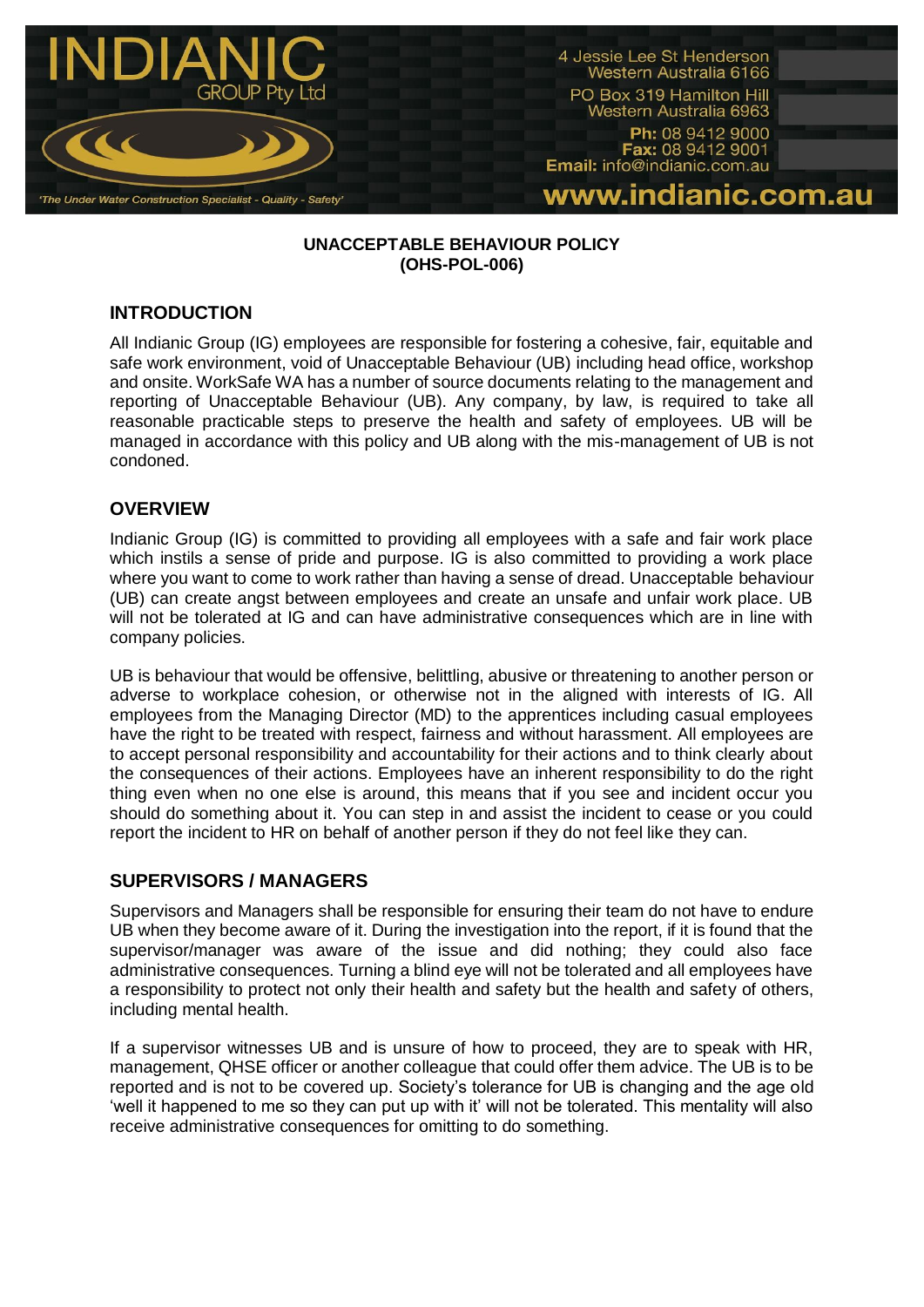# **WHAT DOES NOT CONSTITUTE UB**

UB is not always present in a situation of unease, examples of what UB is not are:

- Legitimate, constructive feedback for an employee's performance;
- If supervisor uses a gruff, harsh or loud tone due to a safety issue;
- Isolated incidents of unreasonable behaviour such as abruptness, sharpness or rudeness, whilst unacceptable are not bullying;

## **TYPES**

If a staff members mental health and safety or physical health and safety have been put at risk; or another person's behaviour has created or has the potential to create a risk then this is unacceptable behaviour. Mental health may also be affected by work related stress and exposure to traumatic events in the work place. Examples of UB include, but are not limited to:

- Bullying
- **Emotional, psychological or physical violence or abuse**
- Workplace/Occupational violence
- Coercion, harassment and/or discrimination
- Aggressive/abusive behaviour
- Unreasonable demands and undue persistence
- Disruptive behaviour

## **UB COMPLAINT / CONFLICT AND BULLYING**

Bullying is an issue that will not be tolerated and there are steps that you can take to resolve the issue:

**Step 1.** Talk to the person and tell them what specific behaviours have affected you and tell them that you want it to stop.

**Step 2.** Report the issue in writing to Human Resources (HR)

If the behavior continues, give a written notice to HR and include:

- What the issue is and provide examples
- What about the behaviour concerns you
- How the issue is effecting you; and
- What outcome would you like to see.

**Step 3.** If the behaviour has not ceased after two weeks, follow up with HR and ask them to update you on what has occurred and inform them in writing if the issue is continuing.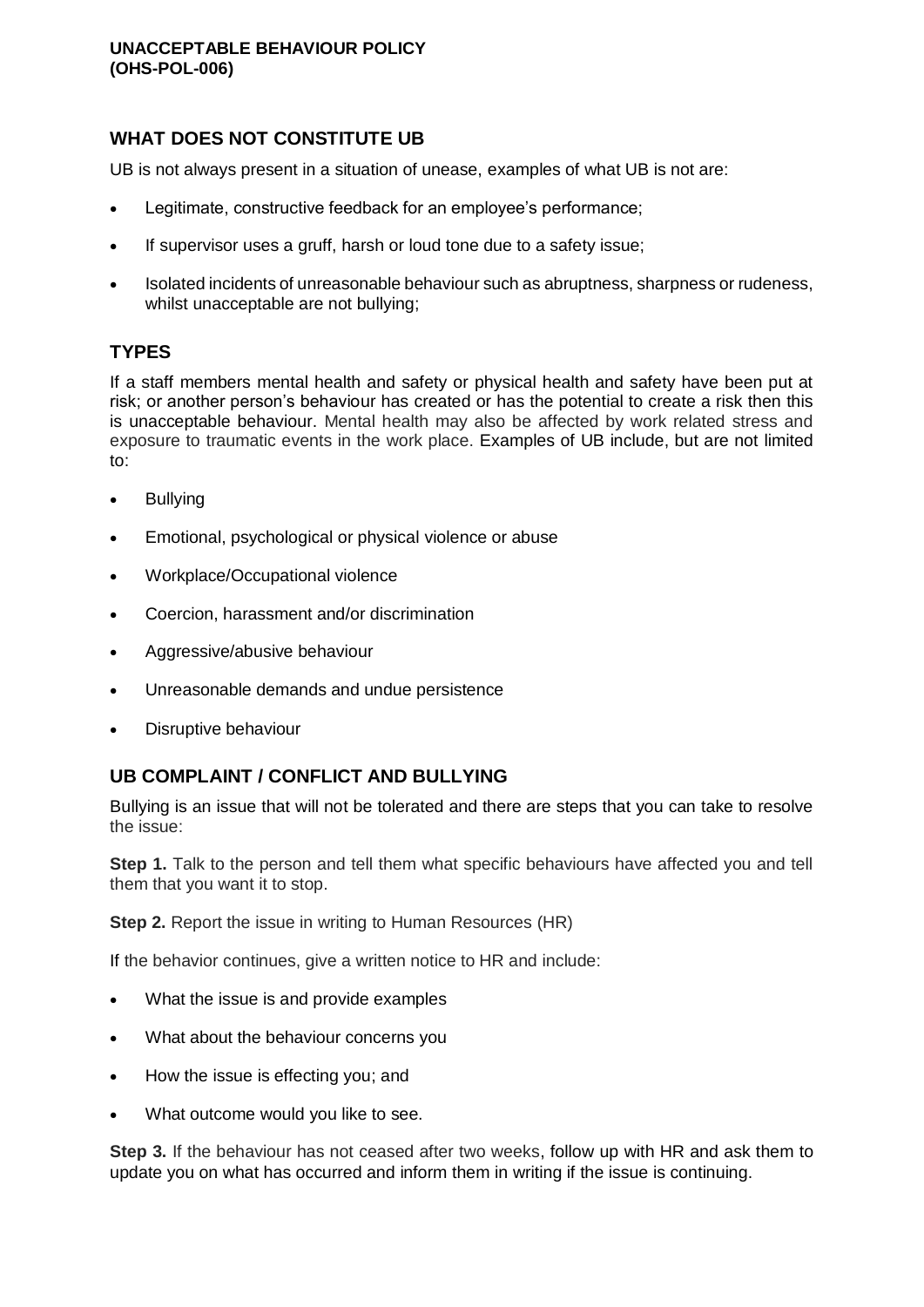#### **UNACCEPTABLE BEHAVIOUR POLICY (OHS-POL-006)**

Workplace conflict can occur when different people's actions, demeanour, ideas, decisions or actions relating to the job are in disagreement, or when people don't get along. If conflict in the workplace arises, it may end up having a positive outcome if it leads to constructive change; however, it can be stressful and hostile; as such it is paramount to resolving disputes in the work place.

Bullying in the workplace can be incidences of repeated inappropriate behaviour that can occur at work and/or in the course of employment. This can be direct or indirect, verbal or physical, or some form of negative interaction between one or more persons against another or others.

If a complaint is judged to be vexatious or malicious, administrative action could be taken against the person making the false complaint.

## **DISCRIMINATION**

Discrimination takes place when; in the same or similar situation, one person is treated less favourably than another person. Indirect discrimination happens when a rule has a negative effect on an individual or group differing from others and the rule is unreasonable in the circumstances e.g. race, gender, age or sexual orientation.

# **[WORKPLACE](https://www.safeworkaustralia.gov.au/glossary#Workplace) OR OCCUPATIONAL VIOLENCE**

*[Workplace](https://www.safeworkaustralia.gov.au/glossary#Workplace)* or occupational violence can have significant short and long term impacts on a worker's psychological and physical health. *[Workplace](https://www.safeworkaustralia.gov.au/glossary#Workplace)* violence can be any incident where a person is abused, threatened or assaulted in circumstances arising out of, or in the course of their work. The violence can be either directed at the person or as a result of witnessing violence against someone else. Examples include:

- Biting, spitting, scratching, hitting, kicking
- Punching, pushing, shoving, tripping, grabbing
- Throwing objects
- Verbal threats
- Aggravated assault
- Any form of indecent physical contact
- Threatening someone with a weapon or armed robbery.

All forms of UB will not be tolerated between IG employees or with external stakeholder. If an issue has arisen with an external stakeholder you are not to use UB towards them in any way. This affects the reputation of IG and has the potential to loose contracts which in turn affects the profitability of IG.

## **INAPPROPRIATE BEHAVIOUR**

Inappropriate behaviour is a behaviour that is not considered appropriate or socially acceptable or misbehaviour. Examples of this are:

- Not following directions
- Back chat